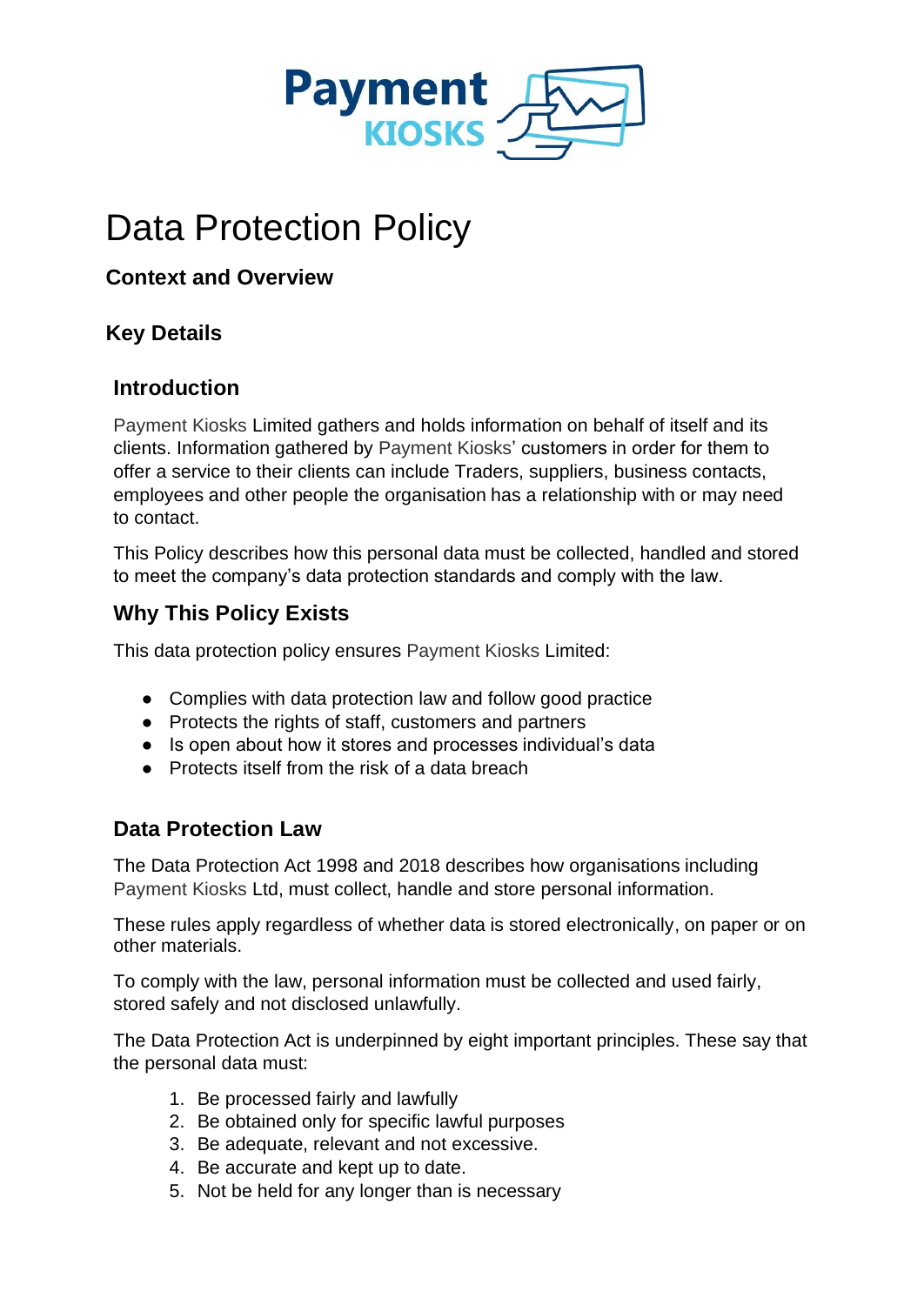- 6. Processed in accordance with the rights of data subjects
- 7. Be protected in appropriate ways
- 8. Not be transferred outside the European Economic Area (EEA), unless that country or territory also ensures an adequate level of protection

We comply with new Information Rights within DPA2018/GDPR.

#### **People, Risks and Responsibilities Policy Scope**

This policy applies to:

- The head office of Payment Kiosks Limited
- All branches of Payment Kiosks Limited
- All staff and volunteers of Payment Kiosks Limited
- All contractors, suppliers and other people working on behalf of Payment Kiosks Limited

It applies to all data the company holds relating to identifiable individuals, even if that information technically falls outside of the Data Protection Act 1998 / 2018. This can include:

- Names of individuals
- Postal addresses
- Email addresses
- Telephone numbers
- Plus, any other information relating to individuals

#### **Data Protection Risks**

This policy helps to protect Payment Kiosks Limited from some very real data security risks, including:

- Breaches of Confidentiality. For Instance, information being given out Inappropriately.
- Failing to offer choice. For instance, all individuals should be free to choose how the company use data relating to them.
- Reputational Damage. For instance, the company could suffer if hackers successfully gained access to sensitive data.

#### **Responsibilities**

Everyone who works for, or with Payment Kiosks Limited has some responsibility for ensuring data is collected, stored and handled appropriately. Each team that handles personal data must ensure that it is handled and processed inline with this policy and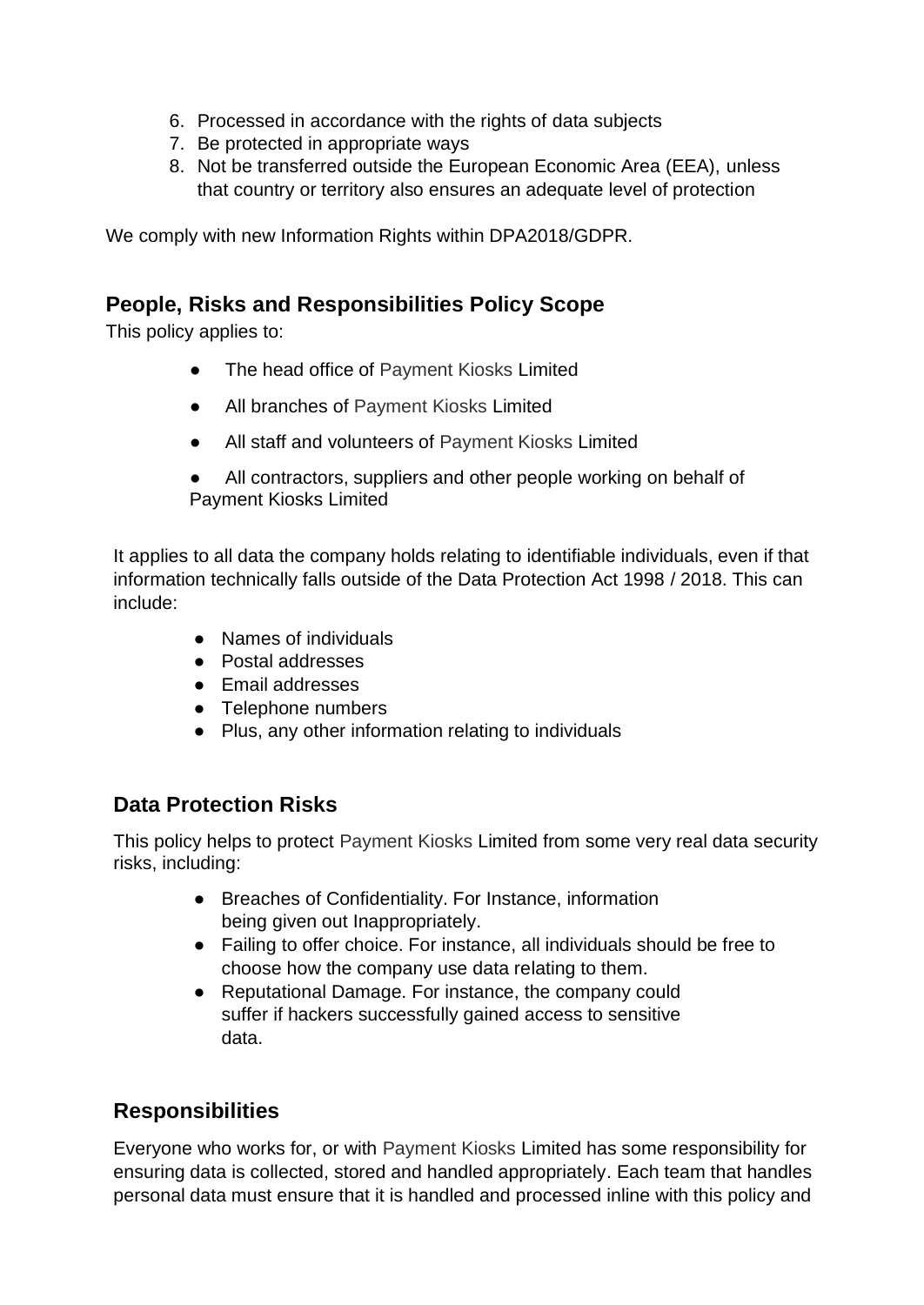data protection principles.

However, these people have key areas of responsibility:

- The board of Directors is ultimately responsible for ensuring that Payment Kiosks meets its legal obligation.
- The data protection officer, Tom Quarry, is responsible for:
	- 1. Keeping the board updated about data protection responsibilities, risks and issues
	- 2. Reviewing all data protection procedures and related policies, in line with an agreed schedule.
	- 3. Arranging data protection training and advice for the people covered by this policy.
	- 4. Handling data protection questions from staff and anyone else covered by this policy.
	- 5. Dealing with requests from individuals to see the data Payment Kiosks Limited holds about them (also called Subject Access Requests).
	- 6. Checking and approving any contracts or agreements with third parties that may handle the company's sensitive data.
- The Technical Manager, Richard Somerset, is responsible for:
	- 1. Ensuring all systems, services and equipment used for storing data meet acceptable security standards.
	- 2. Performing regular checks and scans to ensure security hardware and software is functioning properly.
	- 3. Evaluating any third-party service's the company is considering using to store or process data. For instance, cloud computing services.
- The Marketing Manager, Tom Quarry, is responsible for:
	- 1. Approving any data protection statements attached to communication such as e mails and letters.
	- 2. Addressing any data protection queries from journalists or media outlets like newspaper or social media.
	- 3. Where necessary, working with other staff to ensure marketing initiatives abide by data protection principles.

#### **General Staff Guidelines**

- The only people able to access data covered by this policy should be those who need it for their work.
- Data should not be shared informally. When access to confidential information is required, employees can request it from their line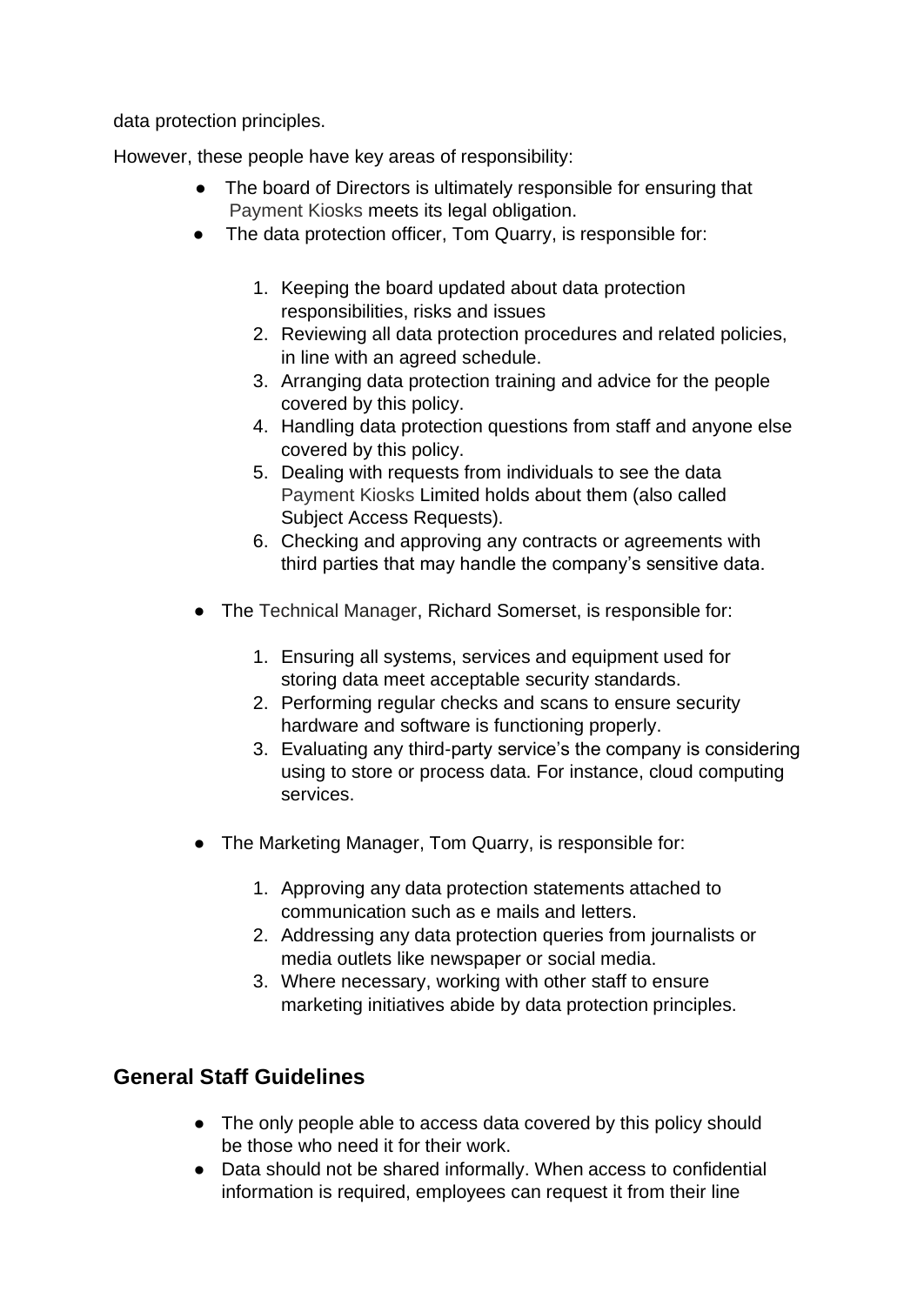manager/ Director.

- Payment Kiosks Limited will provide training to all employees to help them understand their responsibilities when handling data.
- Employees should keep all data secure, by taking sensible precautions and following the guidelines below.
- Strong passwords must be used and they should never be shared
- Personal data should not be disclosed to unauthorised people, either within the company or externally.
- Data should be regularly reviewed and updated if it is found to be out of date, if no longer required, it should be deleted and disposed of.
- Employees should request help from their line manager/ Director or data protection officer if they are unsure about any aspect of data protection.

# **Data Storage**

These rules describe how and where data should be safely stored. Questions about storing data safely can be directed to the Technical Manager or data controller.

When data is stored on paper, it should be kept in a secure place where unauthorised people cannot see it.

These guidelines also apply to data that is usually stored electronically but has been printed out for some reason.

- When not required the paper or files should be stored in a locked filing cabinet or drawer.
- Employees should make sure paper and printouts are not left where unauthorised people could see them, such as on a printer or desk.
- Data printouts should be shredded and disposed of securely when no longer required.

When data is stored electronically, it must be protected from unauthorised access, accidental deletion and malicious hacking attempts:

- Data should be protected by strong passwords that are changed regularly and never shared between employees.
- If data is stored on removable media, (CD, DVD's memory sticks etc.), these should be kept locked away securely when not being used.
- Data should only be stored on designated drives and servers, and should only be uploaded to an approved cloud computing service.
- Servers containing personal data should be sited in a secure location, away from general office space.
- Data should be backed up frequently. Those backups should be tested regularly, in line with the company's standard backup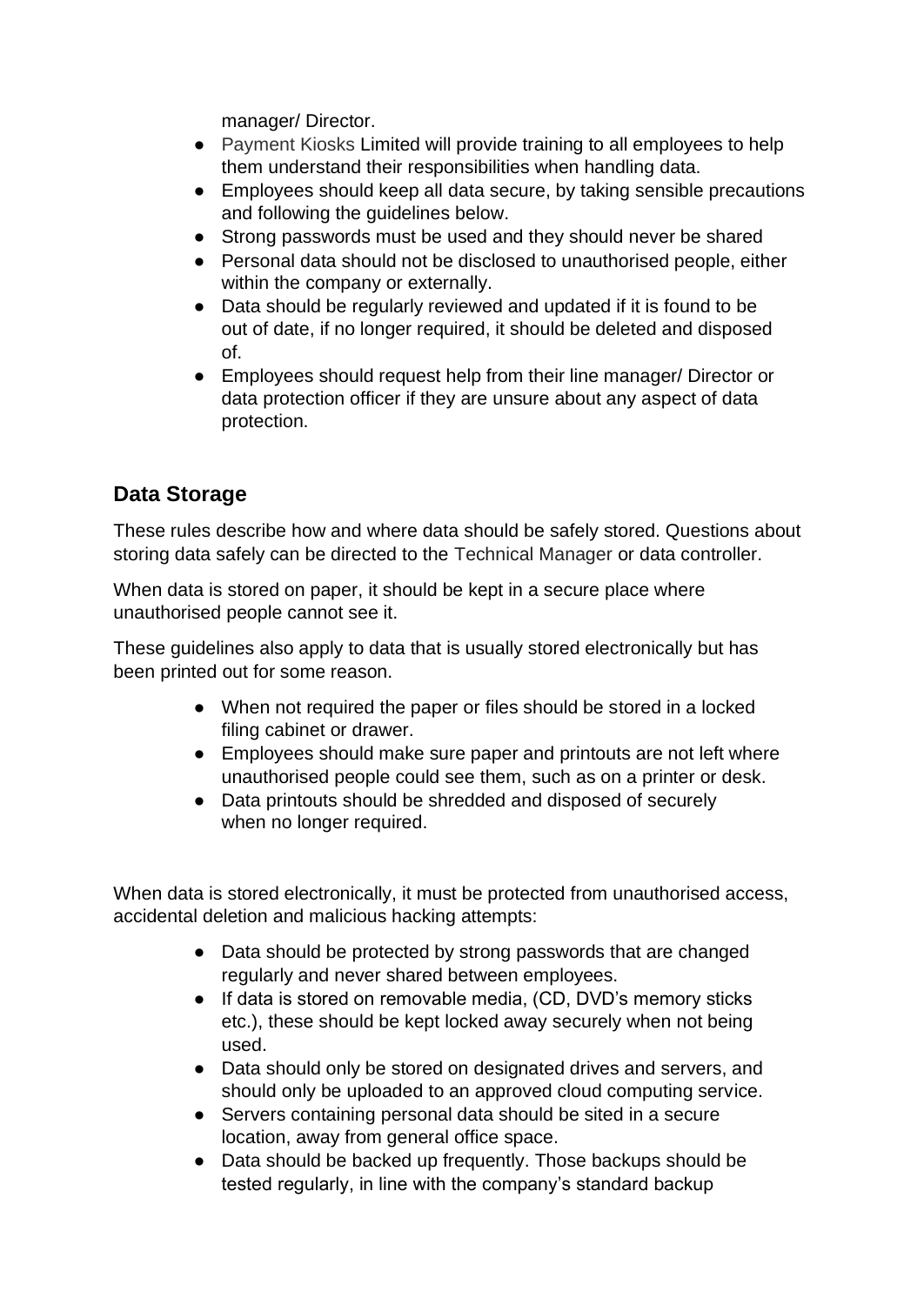procedure.

- Data should never be saved directly to laptops or other mobile devices such as tablets or smart phones.
- All servers and computers containing data should be protected by approves security software and a firewall

## **Data Use**

Personal data is of no value to Payment Kiosks Limited unless the business can make use of it. However, it is when personal data is accessed and used that it can be at the greatest risk of loss, corruption or theft:

- When working with personal data, employees should ensure that the screens of their computers are always locked when left unattended.
- Personal data should not be shared informally. In particular, it should never be sent by e mail, as this form of communication is not secure.
- Data must be encrypted before being sent electronically. The Technical Manager can explain how to send data to authorised external contacts.
- Personal data should never be transferred outside of the European Economic Area.
- Employees should not save copies of personal data to their own computers. Always access and update the central copy of any data.

## **Data Accuracy**

The law requires Payment Kiosks Limited to take reasonable steps to ensure data is kept accurate and up to date.

The more important the personal data is, the greater the effort Payment Kiosks Limited should put into ensuring its accuracy.

It is the responsibility of all employees who work with data to take reasonable steps to ensure it is kept as accurate and up to date as possible.

- Data will be held in as few places as is necessary. Staff should not create any unnecessary additional data sets.
- Staff should take every opportunity to ensure data is updated. For instance, by confirming a customer's details when they call.
- Payment Kiosks will make it easy for data subjects to update the information Payment Kiosks Limited holds about them. For instance, via the company website.
- Data should be updated as inaccuracies are discovered. For instance, if a customer can no longer be reached on their stored telephone number, it should be removed from the database.
- It is the marketing managers responsibility to ensure marketing databases are checked against industry suppression files every six months.